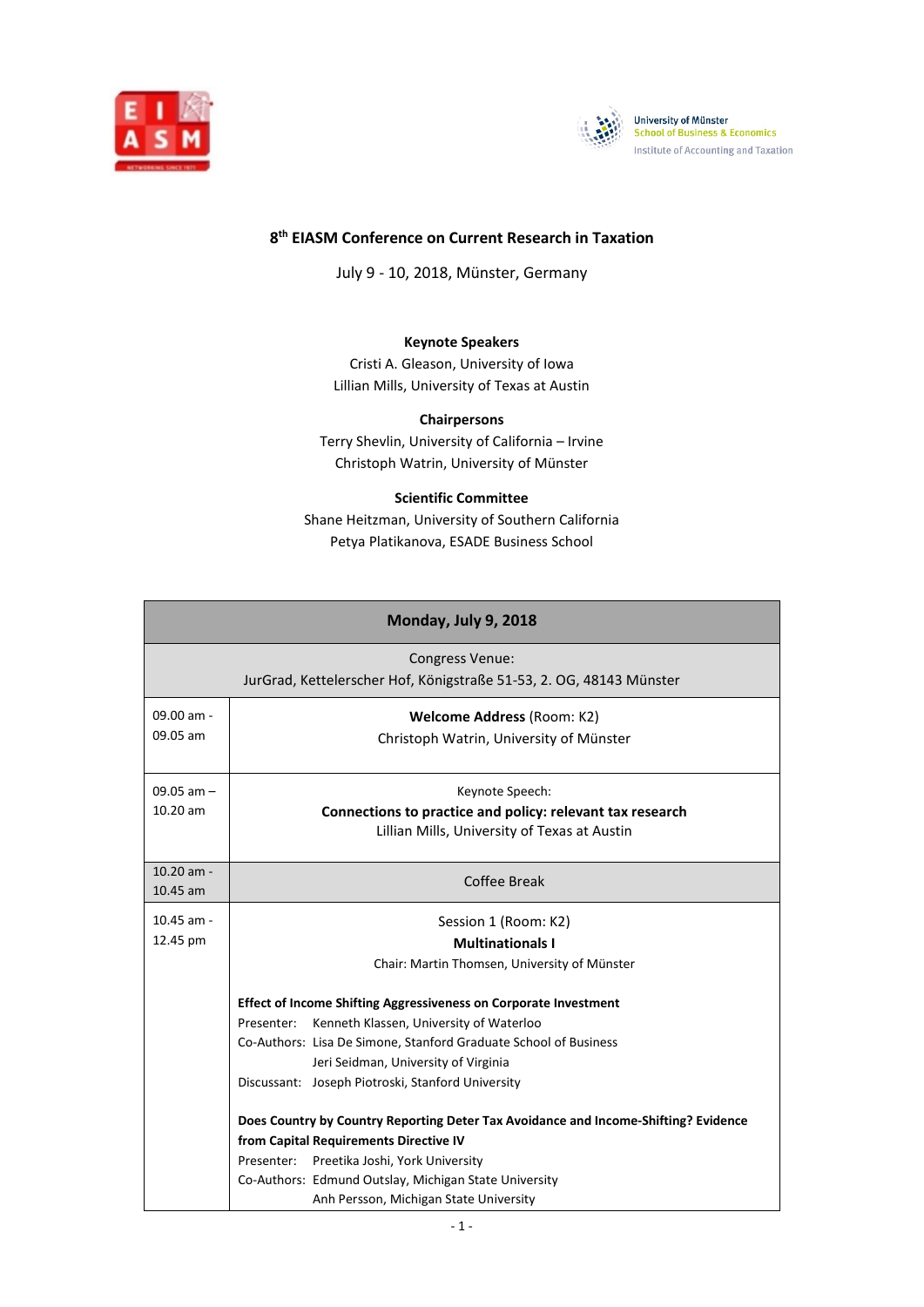|                      | Discussant: Jeffrey Gramlich, Washington State University                                                                                                                    |
|----------------------|------------------------------------------------------------------------------------------------------------------------------------------------------------------------------|
|                      | Do US firms pay less tax than their European peers? On firm characteristics, profit shifting                                                                                 |
|                      | opportunities, and tax legislation as determinants of tax differentials                                                                                                      |
|                      | Michael Overesch, University of Cologne<br>Presenter:                                                                                                                        |
|                      | Co-Authors: Sabine Schenkelberg, University of Cologne                                                                                                                       |
|                      | Georg Wamser, University of Tübingen                                                                                                                                         |
|                      | Discussant: Wayne Nesbitt, Michigan State University                                                                                                                         |
| 12.45 pm $-$         | Lunch Break                                                                                                                                                                  |
| 1.45 pm              |                                                                                                                                                                              |
| 1.45 pm $-$          | Session 2 (Room: K2)                                                                                                                                                         |
| 3.45 pm              | <b>Determinants and Consequences of Tax Avoidance</b>                                                                                                                        |
|                      | Chair: Christoph Watrin, University of Münster                                                                                                                               |
|                      | Do Financing Constraints lead to incremental Tax Planning? Evidence from the Pension                                                                                         |
|                      | <b>Protection Act of 2006</b><br>Nathan Goldman, University of Texas at Dallas<br>Presenter:                                                                                 |
|                      | Co-Authors: John Campbell, University of Georgia                                                                                                                             |
|                      | Bin Li, University of Texas at Dallas                                                                                                                                        |
|                      | Discussant: Marcel Olbert, University of Mannheim                                                                                                                            |
|                      |                                                                                                                                                                              |
|                      | Turned Off by Taxes: Consumer Responses to Corporate Tax Planning                                                                                                            |
|                      | Jaron Wilde, University of Iowa<br>Presenter:                                                                                                                                |
|                      | Co-Authors: H. Scott Asay, University of Iowa                                                                                                                                |
|                      | Jeffrey Hoopes, University of North Carolina at Chapel Hill<br>Jacob Thornock, Brigham Young University                                                                      |
|                      | Discussant: Ken Klassen, University of Waterloo                                                                                                                              |
|                      |                                                                                                                                                                              |
|                      | <b>Expected Economic Growth and Corporate Tax Planning</b>                                                                                                                   |
|                      | Presenter:<br>Steven Savoy, University of Illinois at Chicago                                                                                                                |
|                      | Co-Authors: Jaewoo Kim, University of Rochester                                                                                                                              |
|                      | Sean McGuire, Texas A&M University                                                                                                                                           |
|                      | Ryan Wilson, University of Oregon                                                                                                                                            |
|                      | Discussant: Michael Overesch, University of Cologne                                                                                                                          |
| 3.45 pm -<br>4.15 pm | <b>Coffee Break</b>                                                                                                                                                          |
| 4.15 pm -            | Session 3a (Room: K2)                                                                                                                                                        |
| 6.15 pm              | <b>Corporate Risk Taking and Managers</b>                                                                                                                                    |
|                      | Chair: Fabian Schmal, University of Münster                                                                                                                                  |
|                      |                                                                                                                                                                              |
|                      | Do country risk factors distort the effect of taxes on corporate risk taking?<br>Benjamin Osswald, Vienna University of Economics and Business & University of<br>Presenter: |
|                      | Wisconsin - Madison                                                                                                                                                          |
|                      | Co-Author: Caren Sureth-Sloane, University of Paderborn                                                                                                                      |
|                      | Discussant: Arthur Stenzel, University of St. Gallen                                                                                                                         |
|                      |                                                                                                                                                                              |
|                      | Building Up a Protective Shield: How External Pressure and Corporate Friction Determine                                                                                      |
|                      | <b>Corporate Tax Risk Handling Style</b>                                                                                                                                     |
|                      | Presenter: Alissa Brühne, LMU Munich, Munich School of Management<br>Co-Author: Deborah Schanz, LMU Munich, Munich School of Management                                      |
|                      | Discussant: Andreas Löffler, Free University Berlin                                                                                                                          |
|                      |                                                                                                                                                                              |
|                      |                                                                                                                                                                              |
|                      |                                                                                                                                                                              |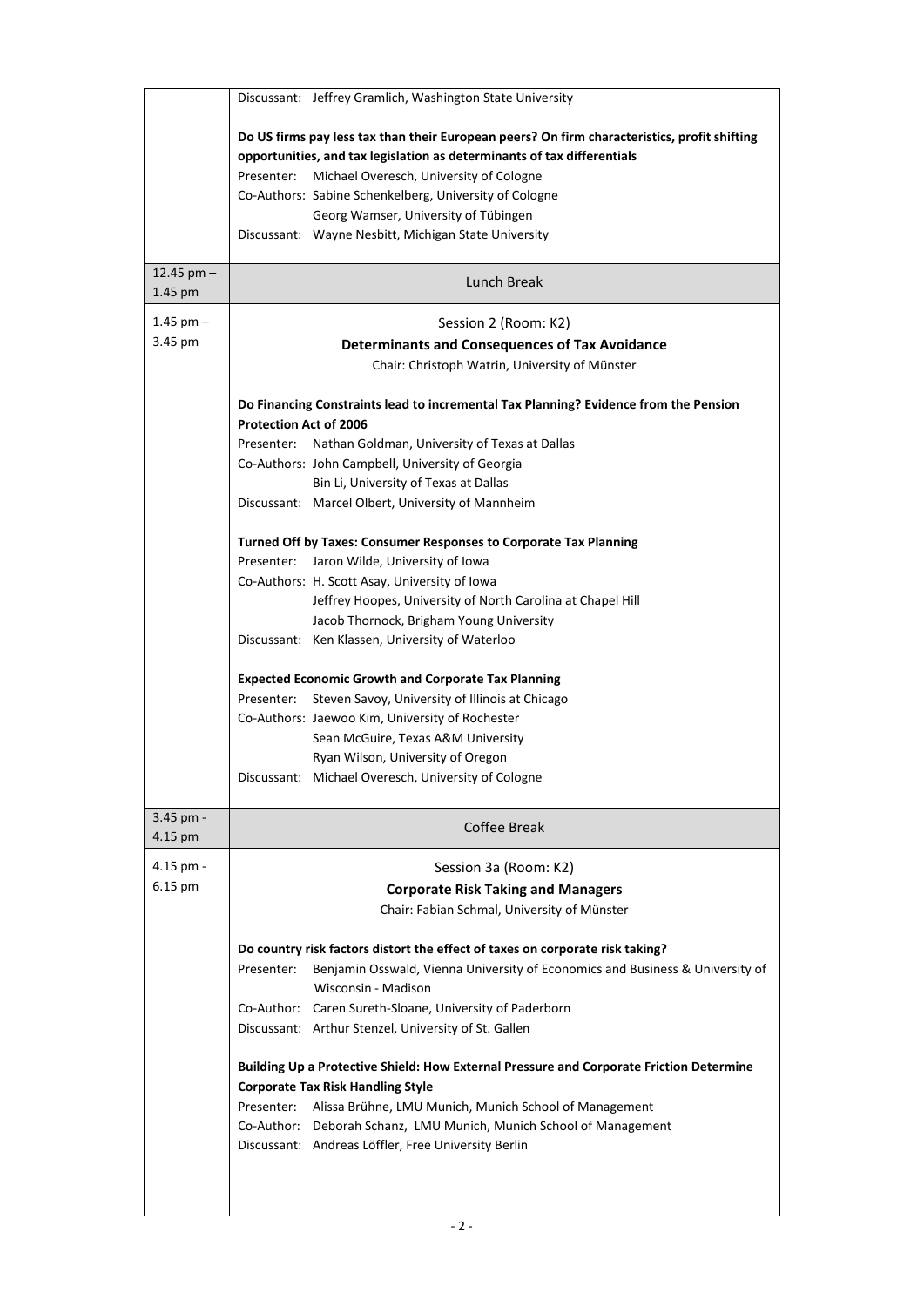|           | Tax avoidance and the use of joint managers within multinational enterprises    |
|-----------|---------------------------------------------------------------------------------|
|           | Henning Giese, Catholic University of Eichstätt-Ingolstadt<br>Presenter:        |
|           | Co-Authors: Markus Gamm, Catholic University of Eichstätt-Ingolstadt            |
|           | Reinald Koch, Catholic University of Eichstätt-Ingolstadt                       |
|           | Discussant: Ann-Catherine Werner, University of Mannheim                        |
|           |                                                                                 |
| 4.15 pm - | Session 3b (Room: K3)                                                           |
| 6.15 pm   | <b>International Tax Research</b>                                               |
|           | Chair: Falko Weiß, University of Münster                                        |
|           | Indirect tax aggressiveness and tax reforms: Evidence from a natural experiment |
|           | Shailendra Pandit, University of Illinois at Chicago<br>Presenter:              |
|           | Co-Author: Mehul Raithatha, Indian Institute of Management - Indore             |
|           | Discussant: Naoyuki Kaneda, Gakushuin University (Japan)                        |
|           | Tax Benefits of Regional Favoritism: Evidence from China                        |
|           | Cheng Zeng, University of Manchester<br>Presenter:                              |
|           | Co-Authors: Chunfang Cao, Sun Yat-sen University                                |
|           | C.S. Agner Cheng, Hong Kong Polytechnic University                              |
|           | Changyuan Xia, Southwestern University of Finance and Economics                 |
|           | Discussant: Mark Greenwald, University of Texas at San Antonio                  |
|           | Brazillian Thin Capitalization Rule and the Capital Structure of Multinationals |
|           | Presenter:<br>Denis Lima e Alves, University of Uberlândia                      |
|           | Co-Authors: Edson Luiz Riccio, University of São Paulo                          |
|           | Christoph Watrin, University of Münster                                         |
|           | Lucas Ayres B. de C. Barros, University of São Paulo                            |
|           | Discussant: Inga Hardeck, European University Viadrina                          |
|           |                                                                                 |
| 8.00 pm   | Dinner at Altes Gasthaus Leve, Alter Steinweg 37, 48143 Münster                 |

.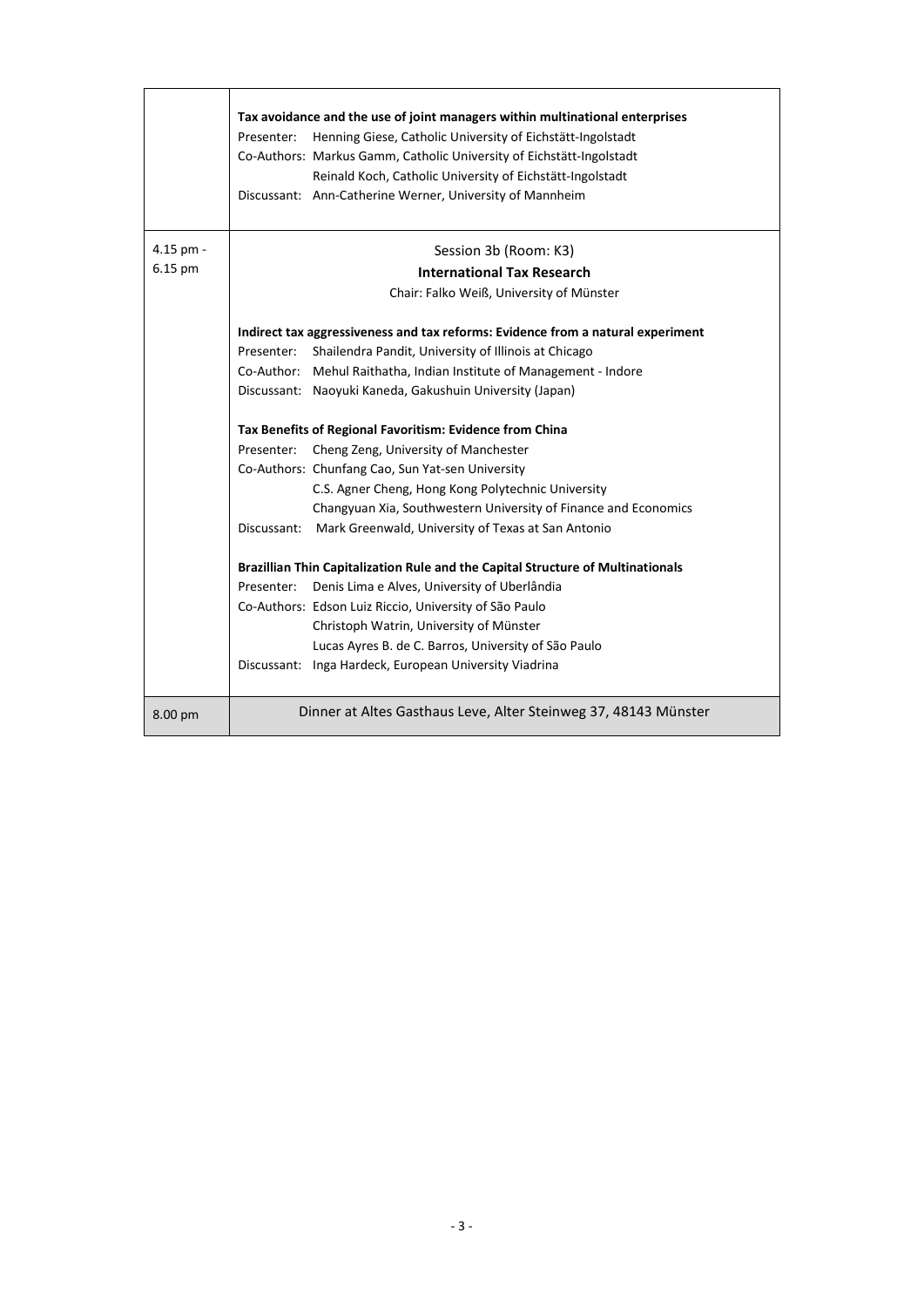| Tuesday, July 10, 2018    |                                                                                                                                                                                                                                                                                                                                                                                                                                                                                                                                                                                                                                                                                                                                                                                                                                                                                                                                                                                                                                 |  |
|---------------------------|---------------------------------------------------------------------------------------------------------------------------------------------------------------------------------------------------------------------------------------------------------------------------------------------------------------------------------------------------------------------------------------------------------------------------------------------------------------------------------------------------------------------------------------------------------------------------------------------------------------------------------------------------------------------------------------------------------------------------------------------------------------------------------------------------------------------------------------------------------------------------------------------------------------------------------------------------------------------------------------------------------------------------------|--|
|                           | <b>Congress Venue:</b><br>JurGrad, Kettelerscher Hof, Königstraße 51-53, 2. OG, 48143 Münster                                                                                                                                                                                                                                                                                                                                                                                                                                                                                                                                                                                                                                                                                                                                                                                                                                                                                                                                   |  |
| $9.00$ am -<br>$10.15$ am | Keynote Speech (Room K2):<br>Financial Reporting of Income Taxes and Financial Statement Users: The knowns<br>and unknowns<br>Cristi A. Gleason, University of Iowa                                                                                                                                                                                                                                                                                                                                                                                                                                                                                                                                                                                                                                                                                                                                                                                                                                                             |  |
| $10.15$ am -<br>10.45 am  | Coffee Break                                                                                                                                                                                                                                                                                                                                                                                                                                                                                                                                                                                                                                                                                                                                                                                                                                                                                                                                                                                                                    |  |
| 10.45 am -<br>12.45 pm    | Session 4 (Room: K2)<br><b>Multinationals II</b><br>Chair: Adrian Kubata, University of Münster<br>The Persistence and Pricing of Changes in Multinational Firms' Foreign Cash Holdings<br>Presenter: Terry Shevlin, University of California - Irvine<br>Co-Authors: Novia Chen, University of Houston<br>Peng-Chia Chiu, Chinese University of Hong Kong<br>Discussant: Jaron Wilde, University of Iowa<br>Repatriation Taxes and Foreign Cash Holdings: The Impact of Anticipated Tax Reform<br>Presenter: Joseph Piotroski, Stanford University<br>Co-Authors: Lisa De Simone, Stanford University<br>Rimmy Tomy, University of Chicago<br>Discussant: Nathan Goldman, University of Texas at Dallas<br><b>Repatriation Taxes and Internal Agency Conflicts</b><br>Presenter: Harald Amberger, Vienna University of Economics and Business<br>Co-Authors: Kevin Markle, University of Iowa<br>David Samuel, Vienna University of Economics and Business<br>Discussant: Maximilian Todtenhaupt, University of Mannheim & ZEW |  |
| 12.45 pm -<br>1.45 pm     | Lunch Break                                                                                                                                                                                                                                                                                                                                                                                                                                                                                                                                                                                                                                                                                                                                                                                                                                                                                                                                                                                                                     |  |
| 1.45 pm-<br>3.45 pm       | Session 5 (Room: K2)<br><b>Auditors</b><br>Chair: Alexander Brune, University of Münster<br>Auditors and the Predictive Power of the Deferred Tax Valuation Allowance<br>Jeffrey Gramlich, Washington State University<br>Presenter:<br>Co-Authors: Zhouli Axelton, Washington State University<br>M. Kathleen Harris, Washington State University<br>Discussant: Steven Savoy, University of Illinois at Chicago<br>Auditor Tax Advisory Services and Clients' Tax Avoidance: Do Auditors Draw a Line in the<br><b>Sand for Tax Advisory Services?</b><br>Presenter:<br>Wayne Nesbitt, Michigan State University<br>Co-Authors: Anh Persson, Michigan State University<br>Joanna Shaw, Michigan State University<br>Discussant: Preetika Joshi, York University                                                                                                                                                                                                                                                                |  |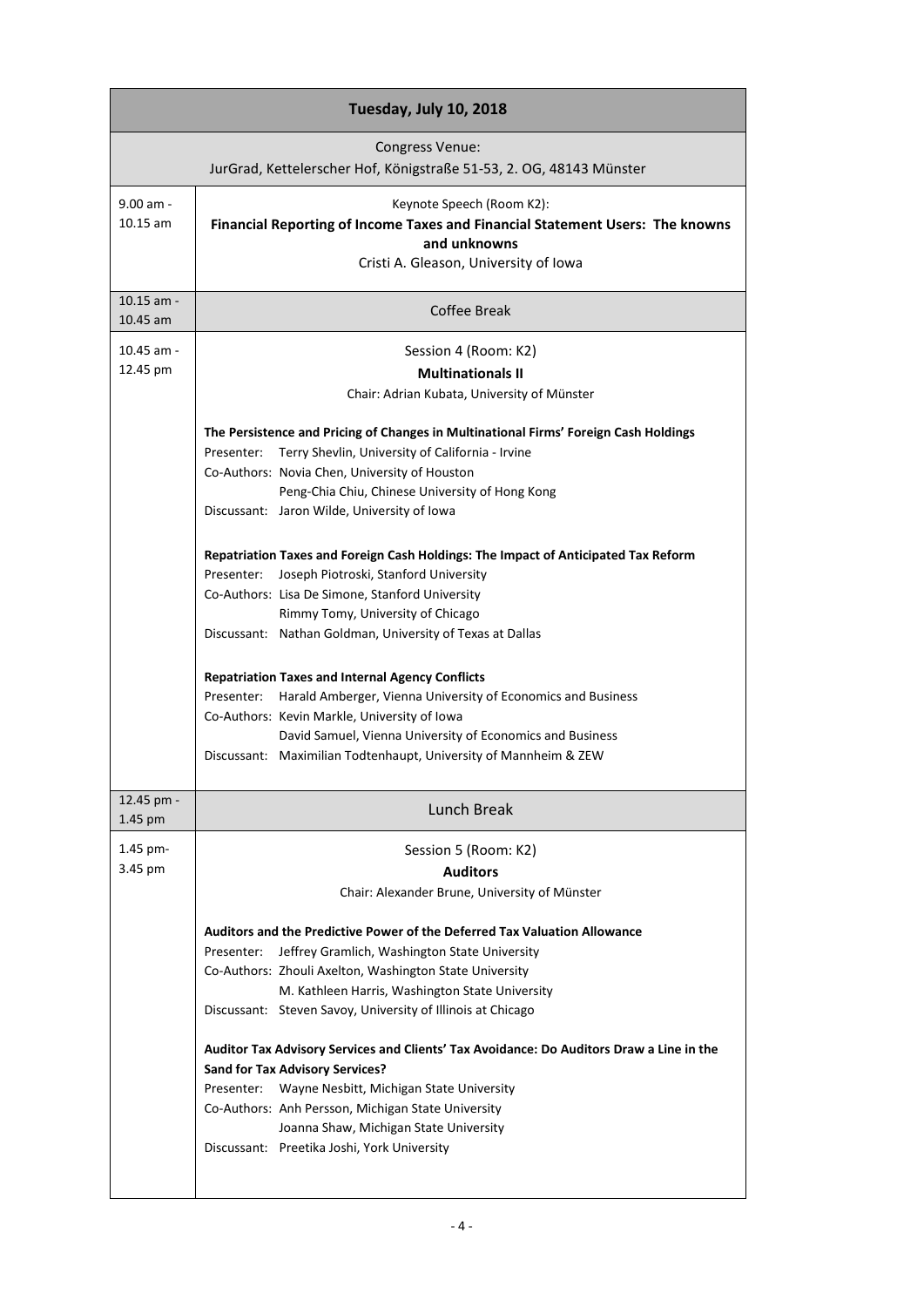|           | The Role of Audit on Micro Firms' Tax Avoidance Behaviour                                                         |
|-----------|-------------------------------------------------------------------------------------------------------------------|
|           | Presenter:<br>Milda Tylaite, Stockholm School of Economics                                                        |
|           | Co-Authors: Ting Dong, Stockholm School of Economics                                                              |
|           | Ryan Wilson, University of Oregon                                                                                 |
|           | Discussant: Henning Giese, Catholic University of Eichstätt-Ingolstadt                                            |
|           |                                                                                                                   |
| 3.45 pm - | Farewell Address (Room: K2)                                                                                       |
| 3.55 pm   |                                                                                                                   |
|           | Christoph Watrin, University of Münster                                                                           |
|           |                                                                                                                   |
| 3.55 pm - | Coffee Break                                                                                                      |
| 4.15 pm   |                                                                                                                   |
| 4.15 pm - | Session 6a (Room: K2)                                                                                             |
| 6.15 pm   | <b>Experimental and Analytical Research</b>                                                                       |
|           | Chair: Denis Lima e Alves, University of Uberlândia                                                               |
|           |                                                                                                                   |
|           | Consumer reactions to tax avoidance - Cross-cultural evidence from the United States and                          |
|           | Germany                                                                                                           |
|           | Inga Hardeck, European University Viadrina<br>Presenter:                                                          |
|           | Co-Authors: J. William Harden, University of North Carolina at Greensboro                                         |
|           | David Upton, University of North Carolina at Greensboro                                                           |
|           | Discussant: Harald Amberger, Vienna University of Economics and Business                                          |
|           |                                                                                                                   |
|           | Do tax benefits foster or mitigate financial reporting bias?<br>Presenter: Harald Jansen, University of Jena      |
|           | Co-Authors: Maximilian Fleischer, University of Jena                                                              |
|           | Thi Kieu Noack, University of Jena                                                                                |
|           | Discussant: Alissa Brühne, LMU Munich                                                                             |
|           |                                                                                                                   |
|           | <b>Arbitrage and Non-linear Taxes</b>                                                                             |
|           | Presenter: Andreas Löffler, Free University Berlin                                                                |
|           | Co-Author: Marcus Becker, Free University Berlin                                                                  |
|           | Discussant: Benjamin Osswald, Vienna University of Economics and Business & University of                         |
|           | Wisconsin - Madison                                                                                               |
|           |                                                                                                                   |
| 4.15 pm - | Session 6b (Room: K3)                                                                                             |
| 6.15 pm   | Taxation in the Digital Economy, Start-ups and Tax Measures                                                       |
|           | Chair: Nils Linnemann, University of Münster                                                                      |
|           |                                                                                                                   |
|           | Corporate Income and Consumption Tax Planning in the Digital Age - Evidence from<br><b>European Service Firms</b> |
|           | Presenter: Marcel Olbert, University of Mannheim                                                                  |
|           | Co-Author: Ann-Catherin Werner, University of Mannheim                                                            |
|           | Discussant: Milda Tylaite, Stockholm School of Economics                                                          |
|           |                                                                                                                   |
|           | <b>Capital Gains Taxation and Funding for Start-Ups</b>                                                           |
|           | Presenter:<br>Maximilian Todtenhaupt, University of Mannheim & ZEW                                                |
|           | Co-Author: Alexander Edwards, University of Toronto                                                               |
|           | Discussant: David Samuel, Vienna University of Economics and Business                                             |
|           |                                                                                                                   |
|           | Corporate Tax Dodging: How to Measure Tax-Rate and Tax-Base Avoidance - Evidence from                             |
|           | U.S. Domestic and U.S. Multinational Firms                                                                        |
|           | Presenter: Arthur Stenzel, University of St. Gallen                                                               |
|           | Co-Authors: Niklas Lampenius, University Hohenheim                                                                |
|           | Discussant: Cheng Zeng, University of Manchester                                                                  |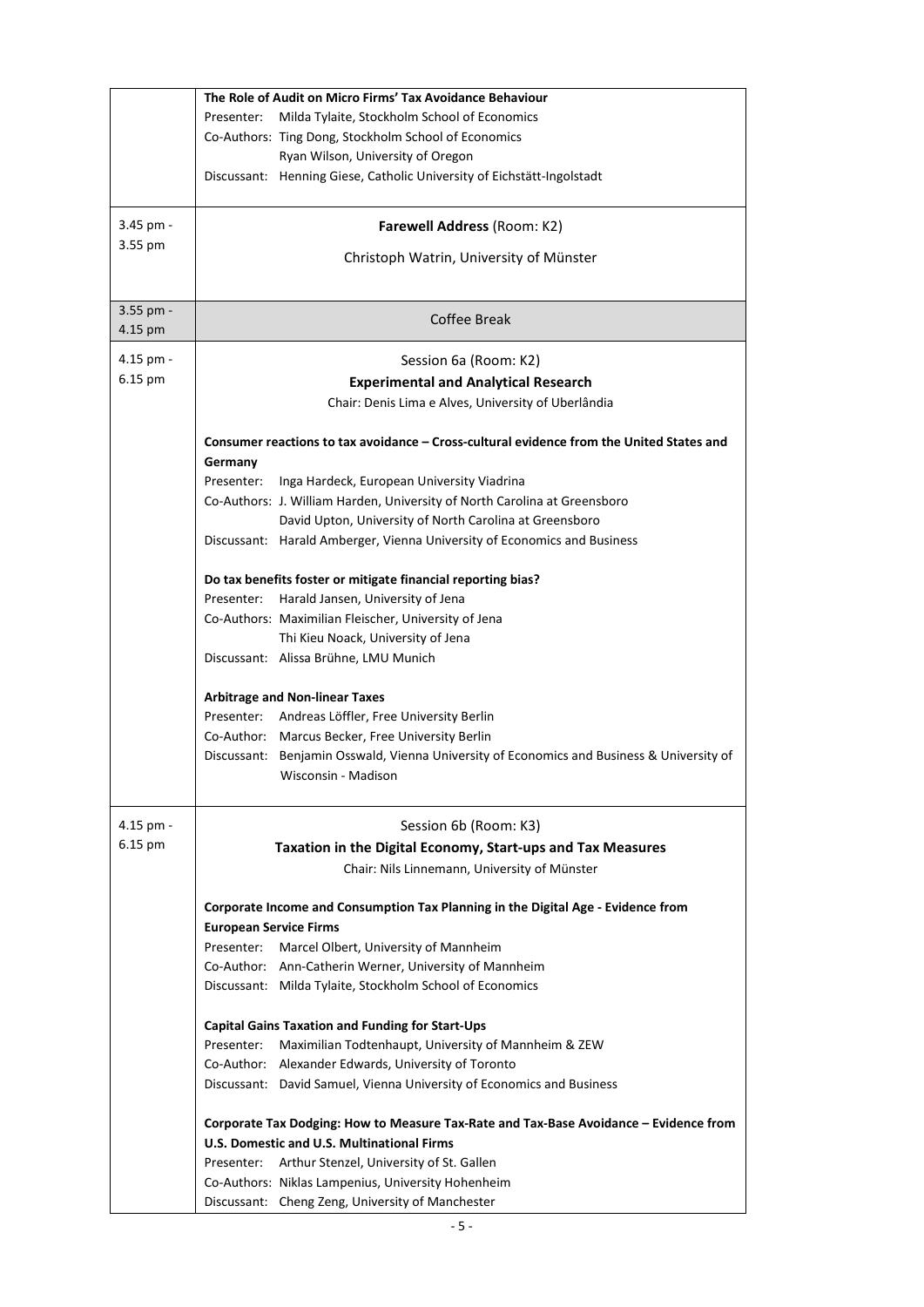| 7.00 pm | Semi-final / Dinner at Aposto, Alter Steinweg 21, 48143 Münster |
|---------|-----------------------------------------------------------------|
|         | Meetingpoint: H4 Hotel, Stubengasse 33, 48143 Münster           |



# **Guided City Tour on Sunday, July 8th 2018: 2.00 – 4.00 p.m.**

We walk through the historic downtown district. On our way we will visit the the cathedral and the historic town hall where a famous peace treaty was signed in 1648. The tour starts at the lobby of the H4 Hotel. Please register with Anna-Lena Hernandez [\(anna](mailto:anna-lena.hernandez@wiwi.uni-muenster.de)[lena.hernandez@wiwi.uni-muenster.de\)](mailto:anna-lena.hernandez@wiwi.uni-muenster.de). The tour is free of charge.

#### **Time Allocation for Conference Presentations:**

Presentation: 20 minutes Discussant: 10 minutes Q&A: 10 minutes

## **Congress Venue:**

Westfälische Wilhelms-Universität Münster JurGrad gGmbH Kettelerscher Hof Königstraße 51-53 48143 Münster

**Hotels:** H4 Hotel Münster\*\*\*\* Stubengasse 33 48143 Münster <https://www.h-hotels.com/de/h4/hotels/h4-hotel-muenster>

Stadthotel Münster\*\*\* Aegidiistraße 21 48143 Münster <https://www.stadthotel-muenster.de/>